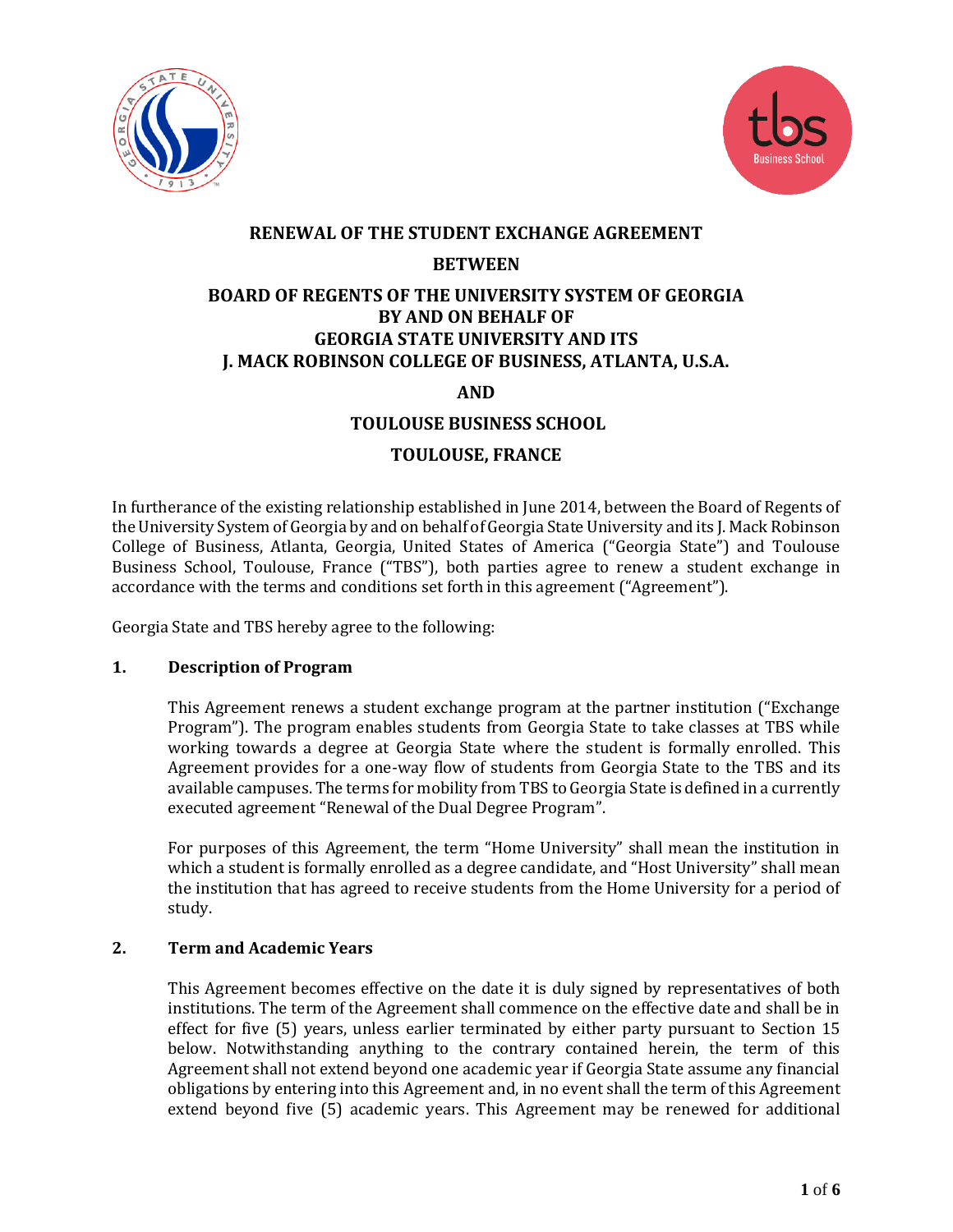academic years or five (5) year renewal terms, as applicable, upon the advance written agreement of both parties.

The academic year at TBS consists of two regular semesters: the Fall semester begins in September and ends in December and the Spring semester begins in January and runs into June. In addition, there is a three-week summer seminar. Students from Georgia State taking classes at TBS may participate during any semester.

#### **3. Number of Students**

Under this agreement renewal, the two institutions will exchange students on a one-for-one basis, according to credit hours. This Agreement provides terms for mobility from Georgia State to TBS. Each academic year, the institutions will allocate semester spaces for the partner's full-time exchange students in this program. If an institution sends a student for the academic year, this counts for two semesters of that year's total. (*Note: In general, the exchange should be undergraduate students for undergraduate students or graduate students for graduate students.)*

Both parties will endeavor to maintain an evenly balanced exchange during the term of this Agreement. However, if conditions exist which render such equity impossible during a particular semester, such imbalance shall be corrected in the subsequent available semester to restore balance. In no event shall an imbalance in the exchange be carried forward beyond one semester, nor should students currently enrolled in the program be removed to restore balance. The exchange balance will be monitored annually throughout the term of this Agreement by both institutions. Either party to this Agreement may refuse admission to the additional incoming students until the exchange balance is restored.

As an alternative means of maintaining the exchange balance, TBS will accept up to 30 Georgia State students into a three-week summer seminar. Two (2) students in the seminar (earning 6 credits each) shall be the equivalent of one (1) semester space (12 credits).

#### **4. Units Involved in Exchange Program**

Participants in the Program may be drawn from J. Mack Robinson College of Business at Georgia State at the discretion of both parties.

#### **5. Requirements for Participation**

Students who wish to participate in the Exchange Program will be screened for eligibility for admission by the Home University, which shall respect the admission requirements and enrollment constraints of the Host University. Students will be required to comply with the standard rules, regulations, and enrollment restrictions of the Host University in the selection of courses, including requirements of language proficiency and health documentation.

Students must be proficient in the language of instruction for courses being taken at TBS in order to participate. At TBS, the language of instruction is English and French. These language requirements apply only to the students and not to their spouses and/or dependents. TBS shall have final authority over decisions regarding admission of students to its courses.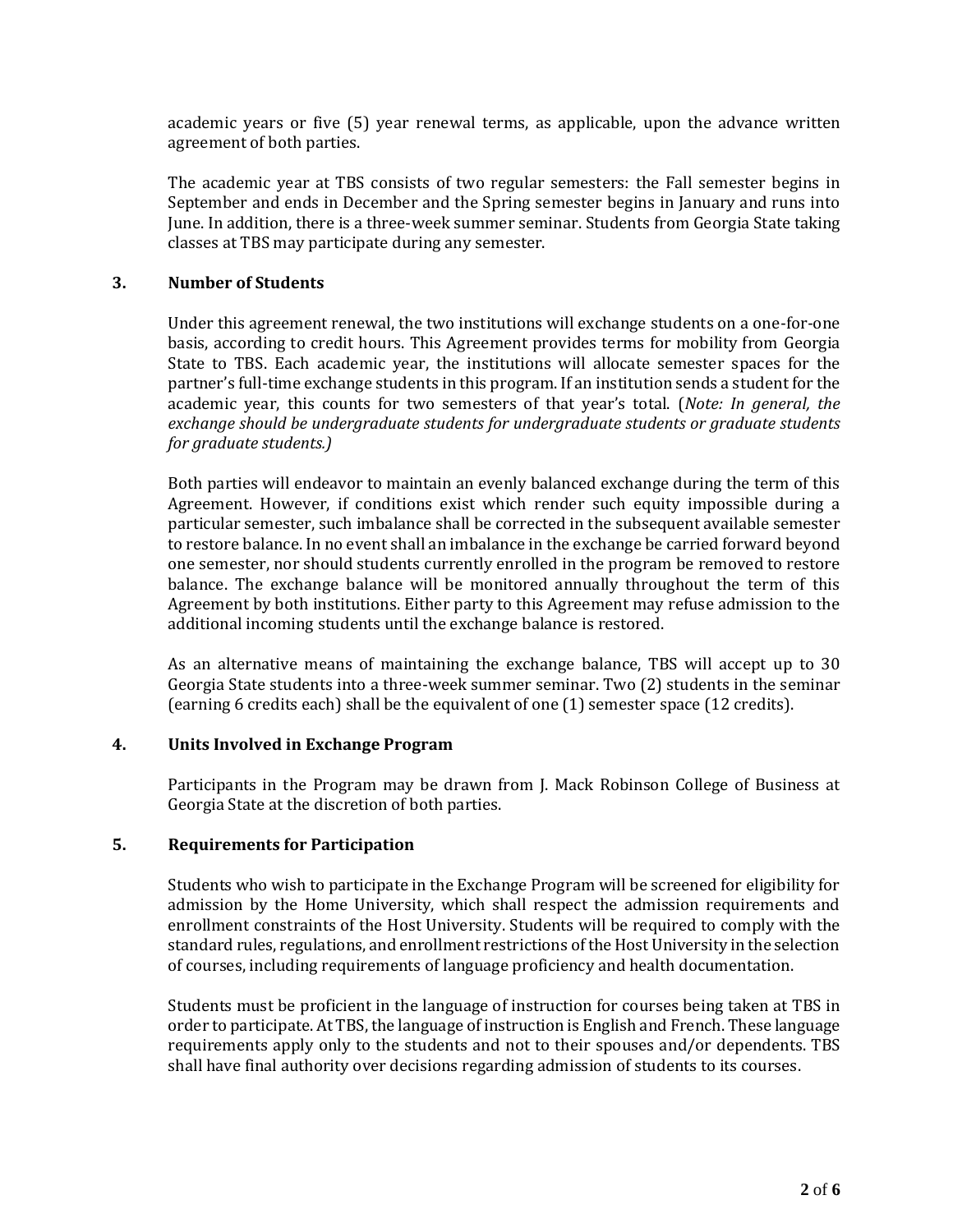#### **6. Academic Counseling, Credits and Reports**

The school, department or unit involved in this Agreement at each Home University will provide academic counseling to its own students to ensure that the courses taken at the Host University are acceptable with respect to its own degree programs. The Host University will supply the Home University with course descriptions and other pertinent materials/nonconfidential information to assist in determining course equivalency. Students will carry a normal load of classes appropriate to full-time status at the home and/or host institution(s).

The exchange students must pursue the approved course of study for the agreed period. Course work undertaken by visiting students should be recognized as contributing to degree requirements at the Home University, but this remains at the discretion of the Home University. Georgia State students will receive transfer credits under this Agreement. At the end of each semester or academic term, students will follow appropriate procedures at the Host University to ensure academic records/transcript from the Host University are sent to the Home University.

## **7. Student Responsibilities and Expenses**

- 1. Submission of all documents required for acceptance to the Host University;
- 2. Payment of all mandatory student fees and tuition to the Home University by the published deadlines;
- 3. With the assistance of the Host University, obtaining the proper visas and other documents required by the government of the Host University, including any guarantee that they have the financial resources to meet all expenses;
- 4. The costs of food, housing, international and local transportation, books, fees for class materials, and other educational and personal expenses;
- 5. When provided by the Host University, payment of housing and board costs to the Host University by the published deadlines;
- 6. Purchasing the required health/hospitalization/liability insurance, including a repatriation and medical evacuation plan, for the time period of their involvement in the Exchange Program in order to meet governmental regulations, as well as the regulations of the Host and Home Universities, as set forth in Section 9 below;
- 7. Submitting any health or immunization records required by Host University;
- 8. Abiding by the same regulations and performance standards that pertain to other students at the Host University;
- 9. In compliance with the Family Educational Rights and Privacy Act (FERPA), requesting official transcripts to be sent by the Home University to the Host University; and
- 10. Providing the appropriate exchange coordinator/director at the Host University emergency contact information.

#### **8. Visa Requirements**

The Host University will provide the necessary documentation (e.g., official letters of admission, immigration documents) for exchange students to obtain a visa to enter and study in the host country. This documentation enables the Home University to sponsor the students as part of this Agreement but does not commit the institution to any financial sponsorship. In order to produce this documentation, they will rely on the Home University communicating student information four to five months before the start of the Exchange Program. The Host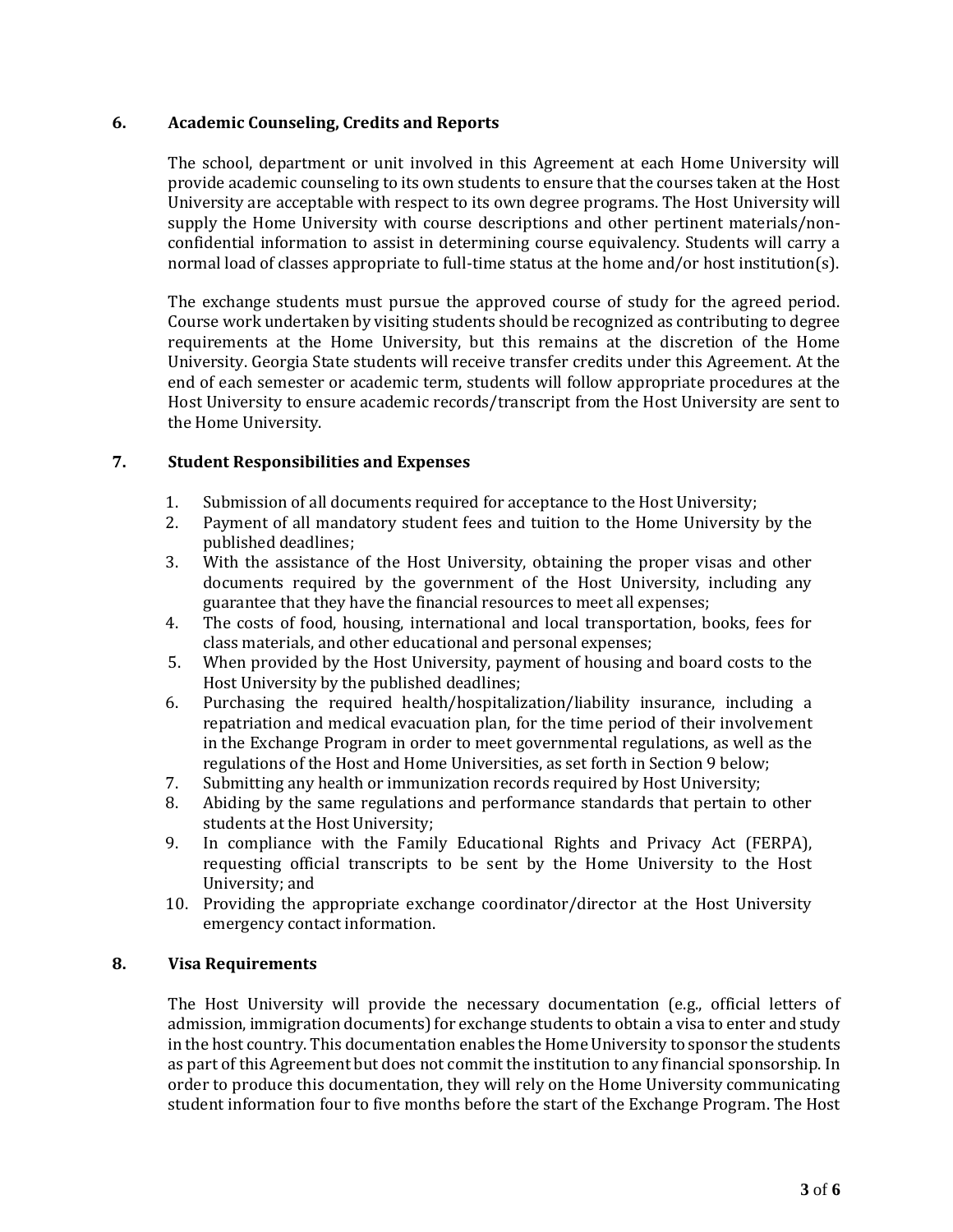University will update the Home University annually regarding the data and documentation required. It is each student's responsibility to obtain the appropriate visa, as required by the host country.

#### **9. Insurance Requirements**

Personal health, hospitalization and accident insurance, including a repatriation and medical evacuation plan, as well as liability coverage, is required for all students participating in this Exchange Program. Students from Georgia State must obtain Georgia State's mandatory study abroad insurance coverage.

## **10. Housing**

The Host University may offer advice to exchange students regarding accommodations, but it is the responsibility of the students themselves to make living arrangements in the host country.

### **11. Employment**

This agreement allows any type of employment of TBS and/or Georgia State students in the host country. Students will follow appropriate steps to obtain authorization of employment and will follow regulations of their student visas and host university.

### **12. Compliance with Rules and Regulations**

Exchange students will be subject to the rules and regulations of the Host University, and the laws and procedures of the state or province in which the institution is located. The Host University will assume no responsibility for a student's conduct or lack of compliance with any of the host country's laws. If a student voluntarily withdraws or is dismissed for disciplinary reasons before the end of the Exchange Program, the program will be considered completed by the Host University with respect to that student. No replacements will be sent to the Host University for students who do not complete the Exchange Program. Furthermore, each Host University reserves the right to require a student to withdraw from the Program if the student's academic performance or personal misconduct warrants such action, provided, however, the Host University will, absent extenuating circumstances, attempt to consult with the Home University before implementing such action. The dismissal of a student shall not abrogate this Agreement, or arrangements regarding other students.

#### **13. Research**

To the extent allowable by law, the parties may engage in joint research, conference participation, publication of research results and other research-related activity. The parties understand and agree that certain research sponsors may limit participation on specific research projects in the host country. The parties further understand and agree to secure all Institutional and other required approvals prior to conducting research activities and to abide by all policies and procedures governing such activities.

If exchange students participate in research funded by a third-party sponsor, the parties agree that such research activities will abide by the terms of the sponsorship agreement. If exchange students receive third-party confidential information for research purposes that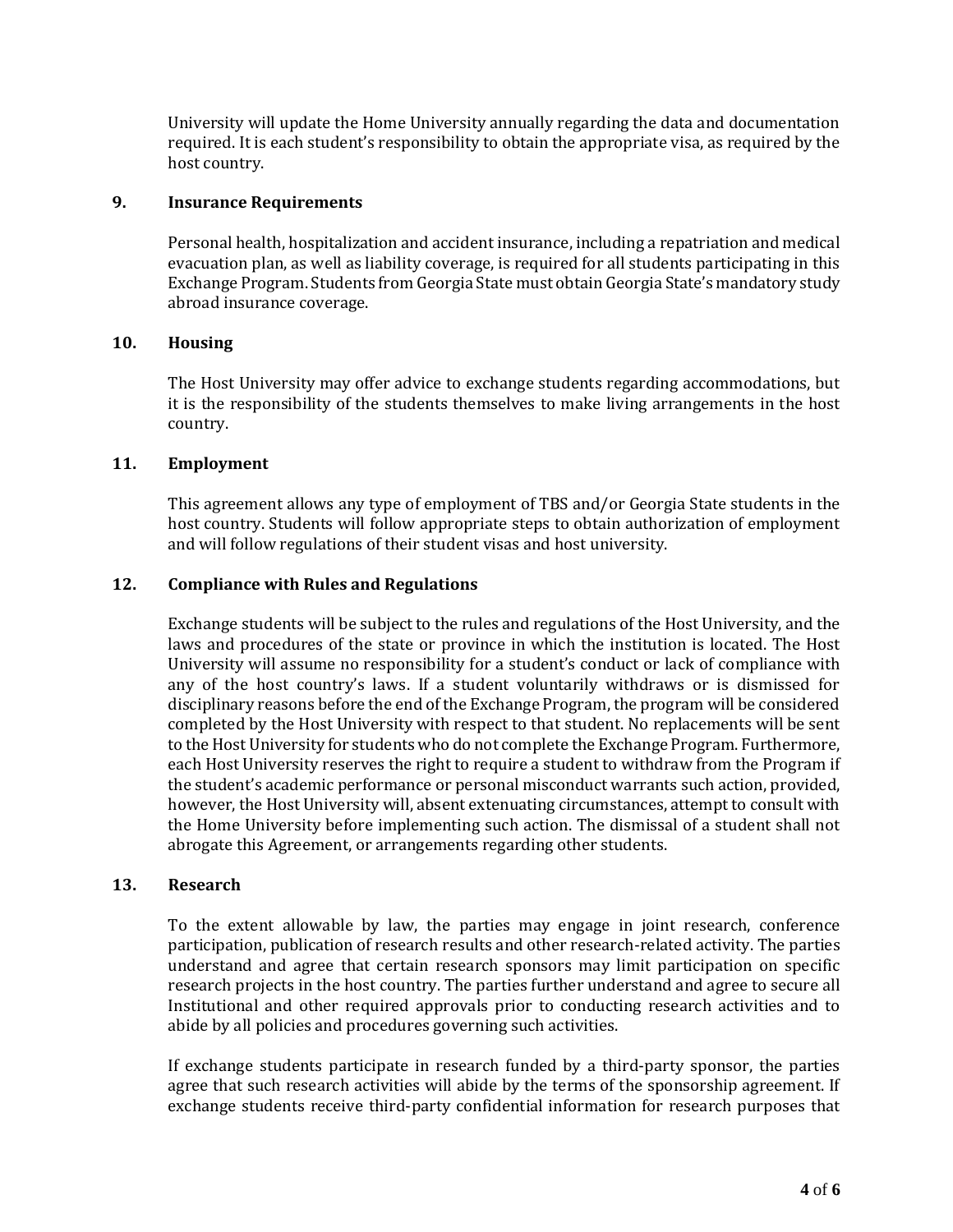was provided under a written nondisclosure or confidential disclosure agreement, the parties agree that the exchange students will be bound by the confidentiality and nondisclosure terms of such agreement.

Students pledge to disclose any intellectual property developed as a result of joint research to both the Host and Home Institutions unless such disclosure is unlawful under the law of the Host Institution's country. If valuable intellectual property is created as a result of joint research, ownership of such intellectual property shall be determined in accordance with the law of inventorship or authorship of the country in which the research occurred and the Host Institution's policies. The parties agree that the Host Institution will evaluate the intellectual property, in consultation with the other party, to determine whether formal patent, copyright, or other protection is desirable.

## **14. Travel Advisory Policy**

Georgia State's Travel Advisory Policy governs international travel by Georgia State students, faculty and staff and may affect the ability of Georgia State to participate in the Program. Travel must be approved by specified Georgia State administrators.

### **15. Modification, Termination, Renewal of Agreement**

This Agreement may be modified, revised, or renewed but only upon the mutual consent of the parties in writing. Either party may terminate this Agreement by written notice submitted at least 90 days in advance of the next academic semester. Termination will not affect existing or approved students in the Exchange Program. Unless renewed by mutual written consent, this Agreement will conclude at the end of the specified academic term or year (as defined in Section 2 above).

#### **16. Primary Contacts / Program Directors**

The Primary Contacts/Program Directors will ensure that the terms of this Agreement are carried out. They will serve as the contact persons at each institution, ensure that necessary approvals are in place, and have administrative oversight of the program.

The primary contacts for the parties to this Agreement are the following:

| <b>For Georgia State University</b> |                                                        | <b>For Toulouse Business School</b> |                                                      |
|-------------------------------------|--------------------------------------------------------|-------------------------------------|------------------------------------------------------|
| Name:                               | <b>Emily Caskey</b>                                    | Name:                               | Florence Ramillon                                    |
| Title:                              | Program Manager                                        | Title:                              | Director of International Relations<br>& Development |
|                                     | Department: Robinson College of Business               | Department:                         | <b>TBS International Relations</b>                   |
| Address:                            | 35 Broad Street, Suite 703,<br>Atlanta, GA, 30303, USA | Address:                            | 1 Place Alphonse Jourdain<br>31 000 Toulouse, France |
| Phone:                              | +1 404-413-7144                                        | Phone:                              | +33561294841                                         |
| Fax:                                | $+1$ 404-413-7162                                      | Fax:                                | No fax                                               |
| Email:                              | ecaskey@gsu.edu                                        | Email:                              | f.ramillon@tbs-education.fr                          |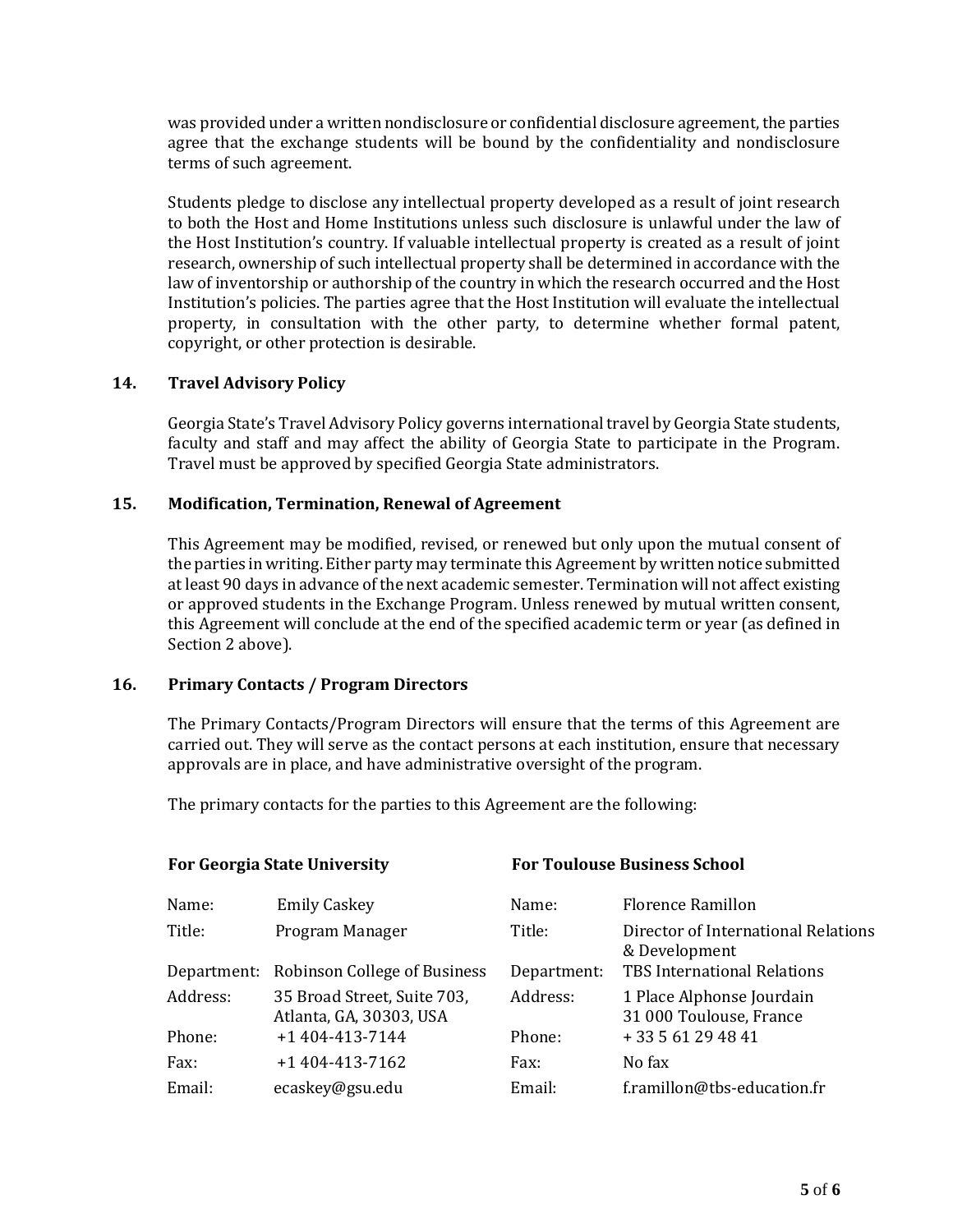**WHEREFORE** the parties to this Agreement signify their acceptance of the terms and conditions contained herein by signing in the spaces below.

**Board of Regents of the University System of Georgia by and on behalf of Georgia State University and J. Mack Robinson College of Business**

## **Toulouse Business School**

Derro

 $By:$ 

 Stephanie Lavigne Dean & General Director

 $By: \underline{\hspace{2cm}\textit{Neuchr} \textit{nueups}}$ 

 Richard Phillips Dean

Date: <u>July 8, 2020</u> 19/03/2020